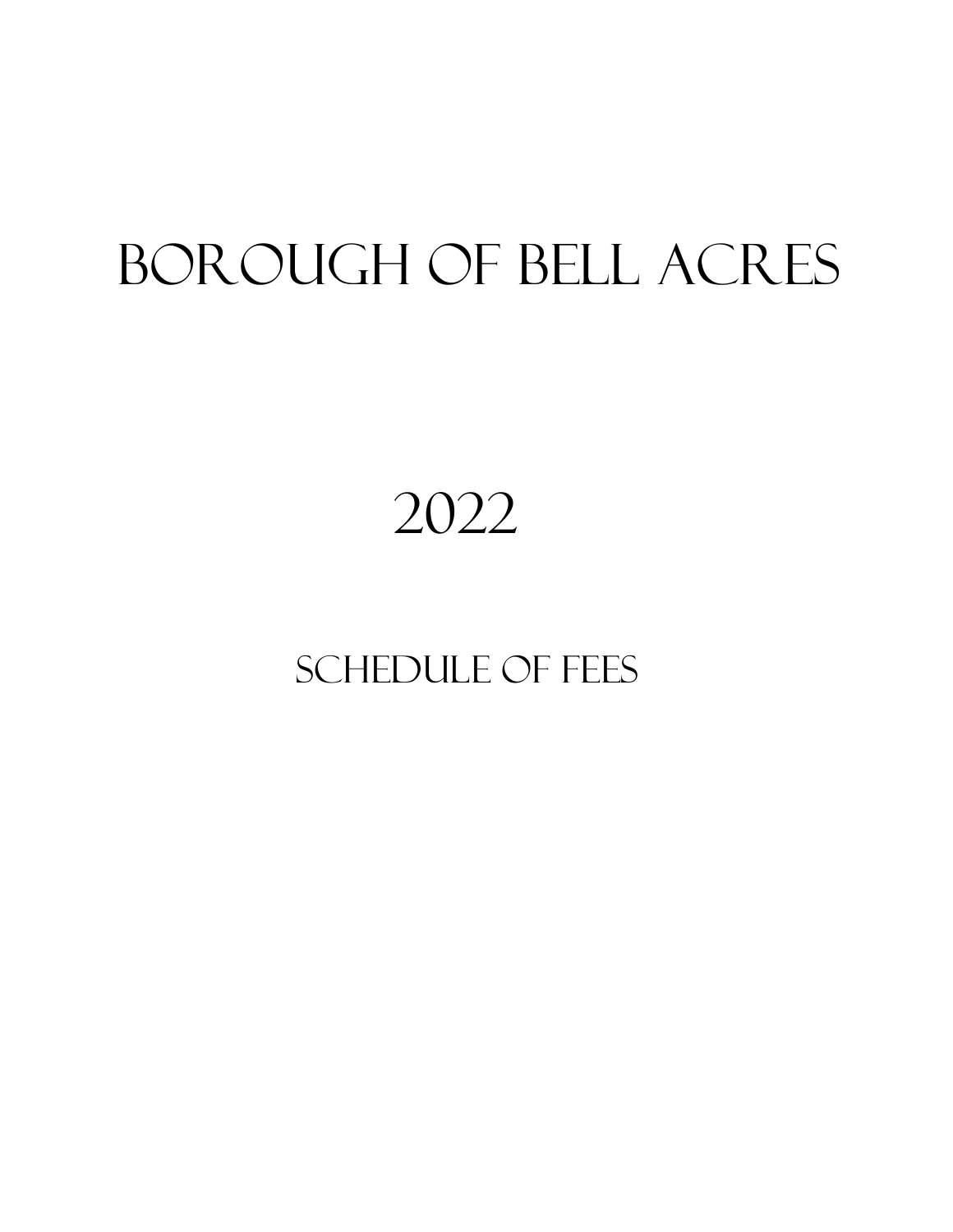### TABLE OF CONTENTS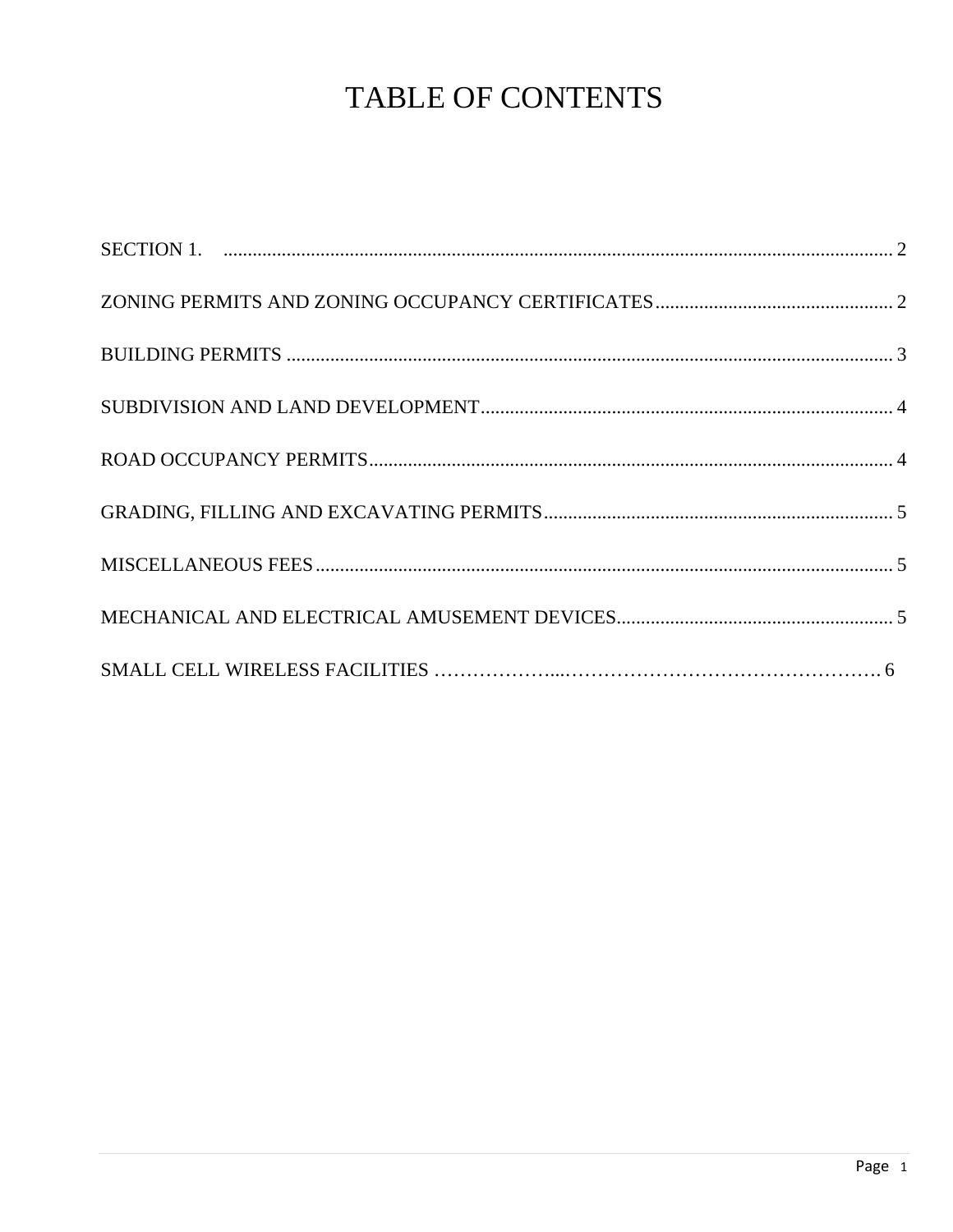#### **SECTION 1**. The following requirements are hereby established:

#### A. **ZONING PERMITS AND ZONING OCCUPANCY CERTIFICATES**

| (1) |     | Residential Uses - All Districts                                                                   |                                                                                                                           |
|-----|-----|----------------------------------------------------------------------------------------------------|---------------------------------------------------------------------------------------------------------------------------|
|     | (a) | \$<br>Single family and two-Family dwelling                                                        | 150.00                                                                                                                    |
|     | (b) | Apartments (per structure)<br>Each additional family unit in excess of three                       | 200.00<br>10.00                                                                                                           |
|     | (c) | Townhouses and Multiple dwellings (per structure)<br>Each additional family unit in excess of four | 200.00<br>10.00                                                                                                           |
|     | (d) | Accessory structures                                                                               | 100.00                                                                                                                    |
|     | (e) | Swimming pools (above-ground)<br>Swimming pools (in-ground)                                        | 50.00<br>150.00                                                                                                           |
| (2) |     | Other Uses - All Districts                                                                         |                                                                                                                           |
|     | (a) | <b>Principal Structure</b>                                                                         | 150.00                                                                                                                    |
|     | (b) | Accessory structure associated with<br>Non-residential use                                         | 50.00                                                                                                                     |
|     | (c) | Signs:                                                                                             | 75.00                                                                                                                     |
| (3) |     | Land Use (Permit Necessary)                                                                        |                                                                                                                           |
|     | (a) | Change in land or structure use                                                                    | 50.00                                                                                                                     |
|     | (b) | Occupancy of mobile home lot                                                                       | 50.00                                                                                                                     |
|     | (c) | Occupancy and use of vacant land                                                                   | 50.00                                                                                                                     |
|     | (d) | Occupancy of new dwellings, including<br>Apartments (each unit)                                    | 50.00                                                                                                                     |
| (4) |     | <b>Zoning Hearing Board</b>                                                                        |                                                                                                                           |
|     | (a) | \$<br>Petition of Appeal                                                                           | 300.00 (non-refundable)<br>$800.00 - \text{Escrow}$ *<br>Or actual cost incurred by the<br>Borough - whichever is greater |
|     | (b) | <b>Administrative Review</b>                                                                       | 300.00 (non-refundable)<br>$800.00 - \text{Escrow}$ *<br>Or actual cost incurred by the<br>Borough - whichever is greater |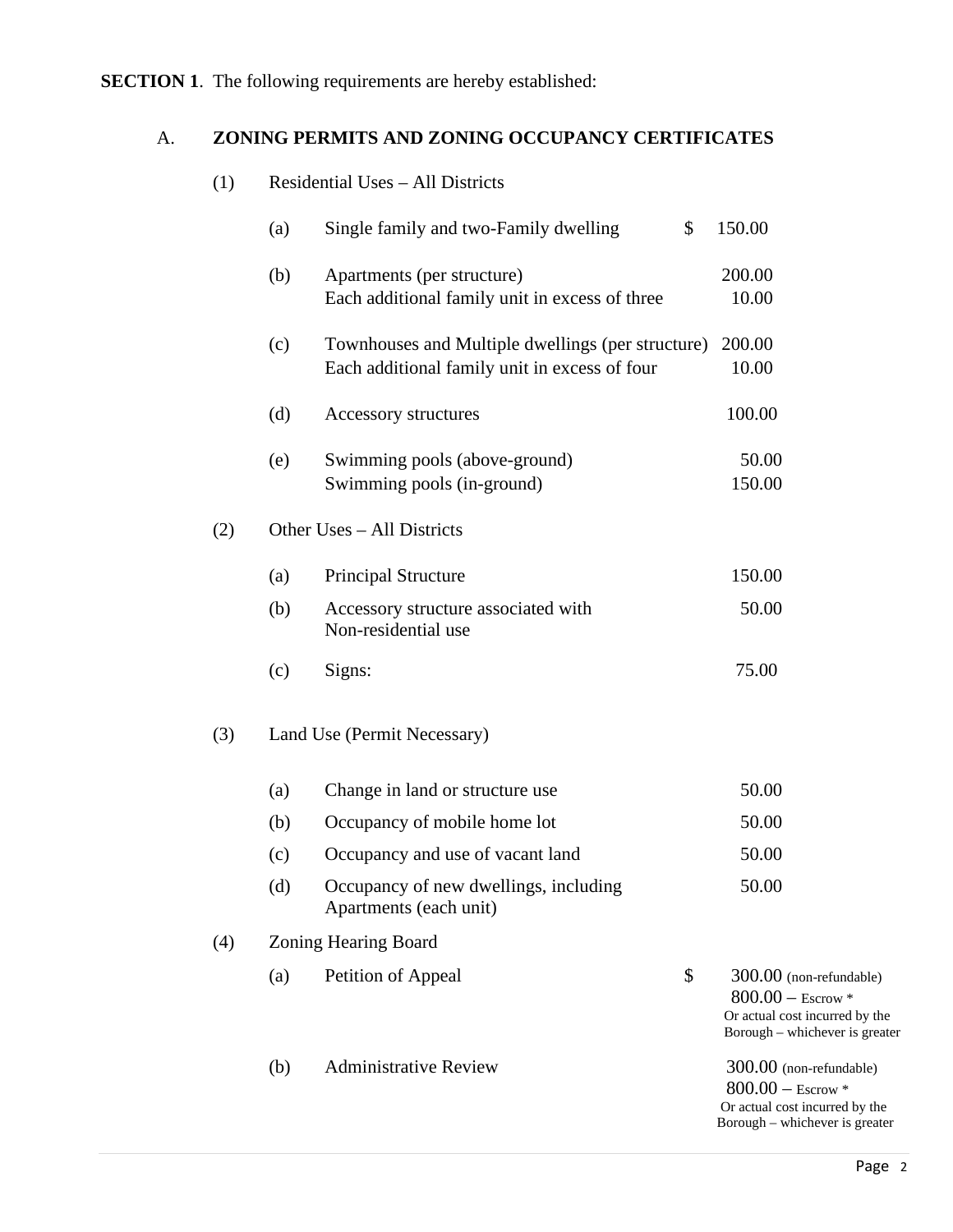|     | (c)                    | Variance                                                                    |                                                                                                                           |  |  |
|-----|------------------------|-----------------------------------------------------------------------------|---------------------------------------------------------------------------------------------------------------------------|--|--|
|     |                        | (i)<br><b>Residential and Other</b>                                         | 300.00 (non-refundable)<br>$800.00 -$ Escrow *<br>Or actual cost incurred by the<br>Borough – whichever is greater        |  |  |
|     | (d)                    | <b>Special Exceptions</b><br>and other uses                                 | 300.00 (non-refundable)<br>$800.00 -$ Escrow *<br>Or actual cost incurred by the<br>Borough - whichever is greater        |  |  |
|     | (e)                    | <b>Substantive Validity Challenges</b><br>submitted to Zoning Hearing Board | 500.00 (non-refundable)<br>$800.00 - \text{Escrow*}$<br>Or actual cost incurred by the<br>Borough – whichever is greater  |  |  |
| (5) | <b>Borough Council</b> |                                                                             |                                                                                                                           |  |  |
|     | (a)                    | Substantive Validity Challenges and<br><b>Landowner Curative Amendments</b> | 500.00 (non-refundable)<br>$800.00 -$ Escrow *<br>Or actual cost incurred by the<br>Borough – whichever is greater        |  |  |
|     | (b)                    | <b>Conditional Uses</b>                                                     | 300.00 (non-refundable)<br>$800.00 - \text{Escrow}$ *<br>Or actual cost incurred by the<br>Borough – whichever is greater |  |  |
|     | (c)                    | <b>Planned Residential Developments</b>                                     | $$1,250.00$ plus escrow<br>amount of \$3,000.00                                                                           |  |  |
|     | (d)                    | Zoning Ordinance Amendments (Map or Text)                                   | 300.00 (non-refundable)<br>$800.00 -$ Escrow *<br>Or actual cost incurred by the<br>Borough - whichever is greater        |  |  |

#### B. **BUILDING PERMITS**

Bell Acres Borough hereby adopts and establishes the plan review and inspection fees set forth in appendix "B" and appendix "C" of the UCC Service Agreement it has executed with Professional Code Services, Inc., for the enforcement of the Pennsylvania Unified Construction Code and Construction Code. Both Appendices are expressly incorporated by reference herein.

| <b>Building Permit Administrative Fee</b> | 100.00   |
|-------------------------------------------|----------|
| <b>Building Permit Renewal</b>            | - 100.00 |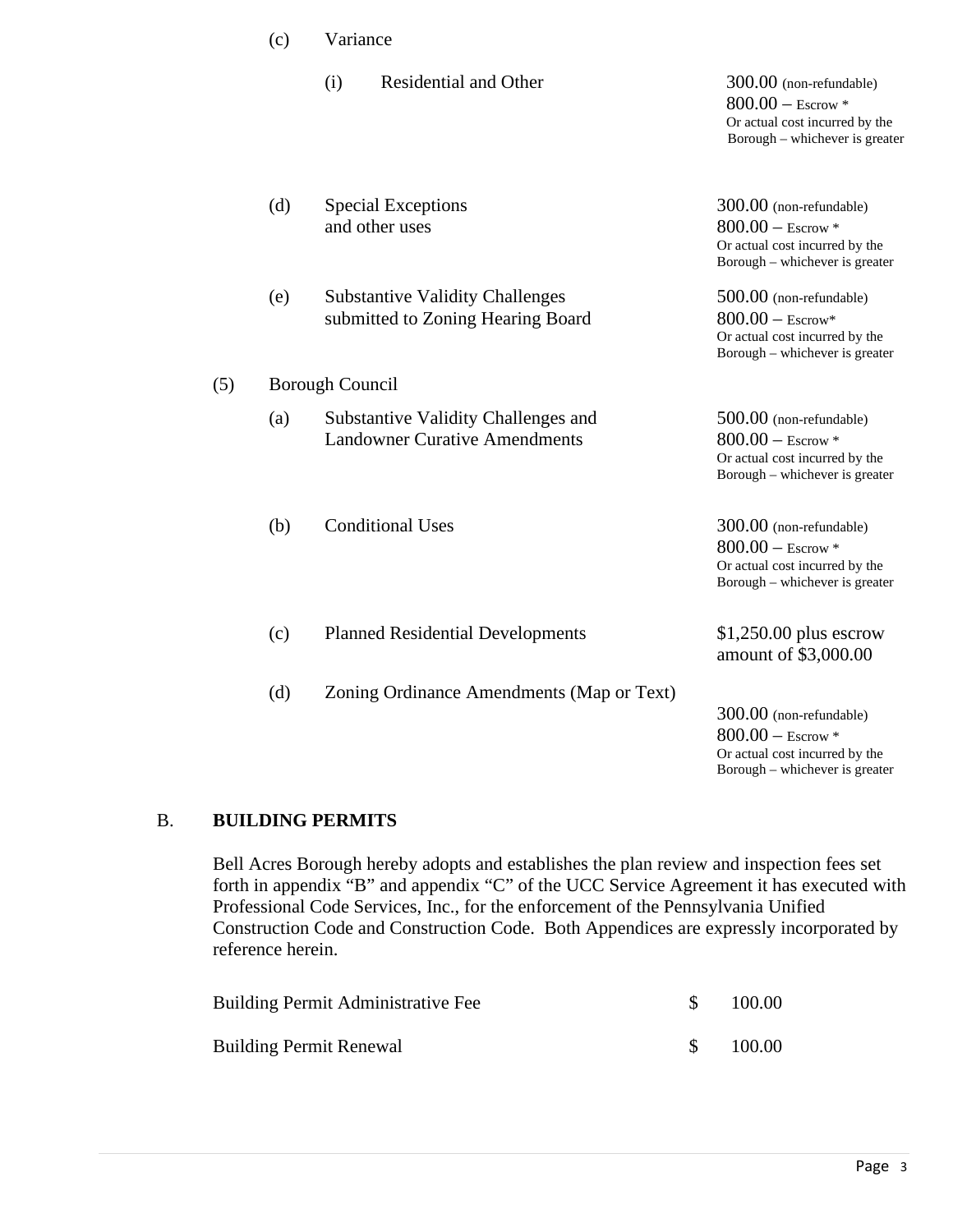#### C. **SUBDIVISION & LAND DEVELOPMENT**

(1) Subdivisions:

Basic Application Fee and Escrow Amount

- (a) Lot Line Revision: \$250.00 plus \$500.00 escrow amount\*
- (b) One (1) to Three (3) Lots  $$750$  plus  $$1,500$  escrow amount\*
- (c) Four (4) Lots or More: \$1,000.00 plus \$40.00 per lot, plus escrow amount of \$3,000.00\*
- (2) Land Developments: \$1,250.00 plus escrow amount of \$3,000.00\*

\* Escrow amount is for estimated cost of notification, postage, legal advertisement, court stenographer and transcript. Applicant is also responsible for any costs incurred by Bell Acres Borough in excess of the initial escrow amount for the above referenced costs, as well as, for professional review fees from the engineering, transportation, legal or other consultant reviews in association with the application based on the current rates charged to the Borough. The escrow amount shall be replenished when it reaches a level of fifty percent (50%) of the original escrow amount.

(3) Storm Management Plan Application  $$300.00$ 

Plus \$1,000.00 escrow for any costs incurred by Bell Acres Borough for engineering, legal or other consultant reviews in association with the application. The escrow amount shall be replenished when it reaches a level of \$500.00.

#### D. **ROAD OCCUPANCY PERMITS**

Application and inspection fees for Road Occupancy Permits:

- 1. Driveway Permit:
	- Residential and Non-Residential \$100.00
- 2. Borough Road Openings:
	- Road opening requiring excavation of roadway \$100.00
	- Road opening not requiring excavation of roadway \$50.00
	- Surface openings that are constructed parallel to the roadway. This fee is calculated based on the roadway openings that are constructed parallel to the roadway within the Borough Right-of-Way and are more than 100 total linear feet in length.
		- o Opening in pavement \$100.00 base fee plus \$40.00 for every 100 feet of parallel opening.
		- o Opening in shoulder \$50.00 base fee plus \$20.00 for every 100 feet of parallel opening.
		- o Opening outside pavement and shoulder \$50.00 base fee plus \$10.00 for every 100 feet of parallel opening.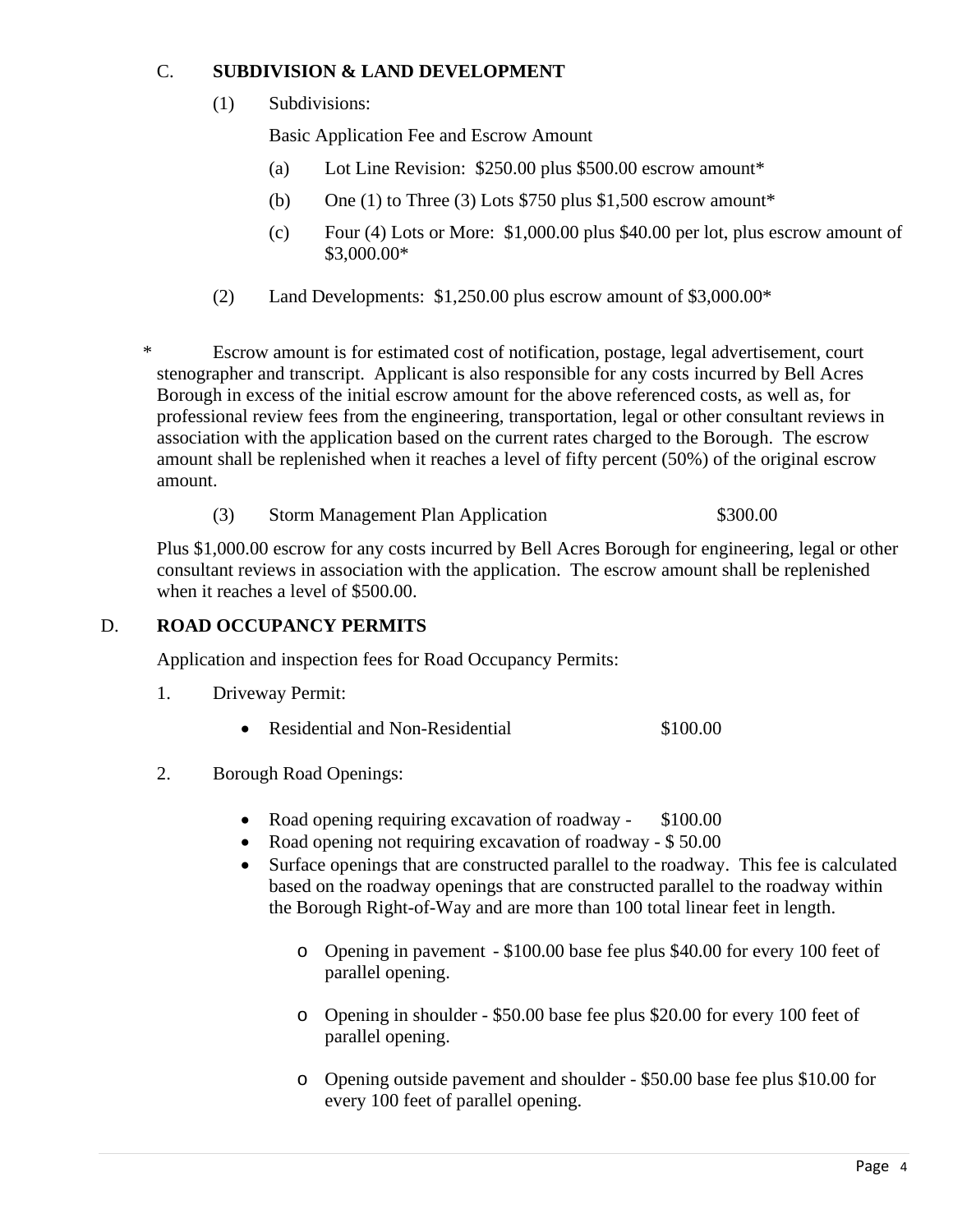#### **E. GRADING, FILLING AND EXCAVATING PERMITS:**

| (1) | Not more than 250 cubic yards | \$<br>150.00                                                                                            |
|-----|-------------------------------|---------------------------------------------------------------------------------------------------------|
| (2) | 251 to 999 cubic yards        | 300.00                                                                                                  |
| (3) | 1,000 cubic yards or more     | $400.00$ for the first<br>1,000 cubic yards plus<br>\$30.00 for each<br>additional 1,000 cubic<br>yards |

#### **For volume Over 1,000 cubic yards:**

Plus \$1,000.00 – escrow for any costs incurred by Bell Acres Borough for engineering, legal or other consultant reviews in association with the application. The escrow amount shall be replenished when it reaches a level of \$400.00.

#### **F. MISCELLANEOUS FEES:**

|    | (1)  | Copies per page                                     | \$<br>.25 |
|----|------|-----------------------------------------------------|-----------|
|    | (2)  | <b>Grading Ordinance Copy</b>                       | 10.00     |
|    | (3)  | Lien Letter                                         | 25.00     |
|    | (4)  | Police Accident Report                              | 15.00     |
|    | (5)  | <b>Police Service Report</b>                        | 10.00     |
|    | (6)  | <b>Subdivision Ordinance</b>                        | 25.00     |
|    | (7)  | Zoning or Road Map                                  | 5.00      |
|    | (8)  | <b>Zoning Ordinance Book</b>                        | 50.00     |
|    | (9)  | <b>Tax Certification Letter</b>                     | 20.00     |
|    | (10) | Re-Issuance of Tax Statement                        | 20.00     |
| G. |      | <b>MECHANICAL AND ELECTRICAL AMUSEMENT DEVICES:</b> |           |

(1) Annual permit per device \$ 300.00